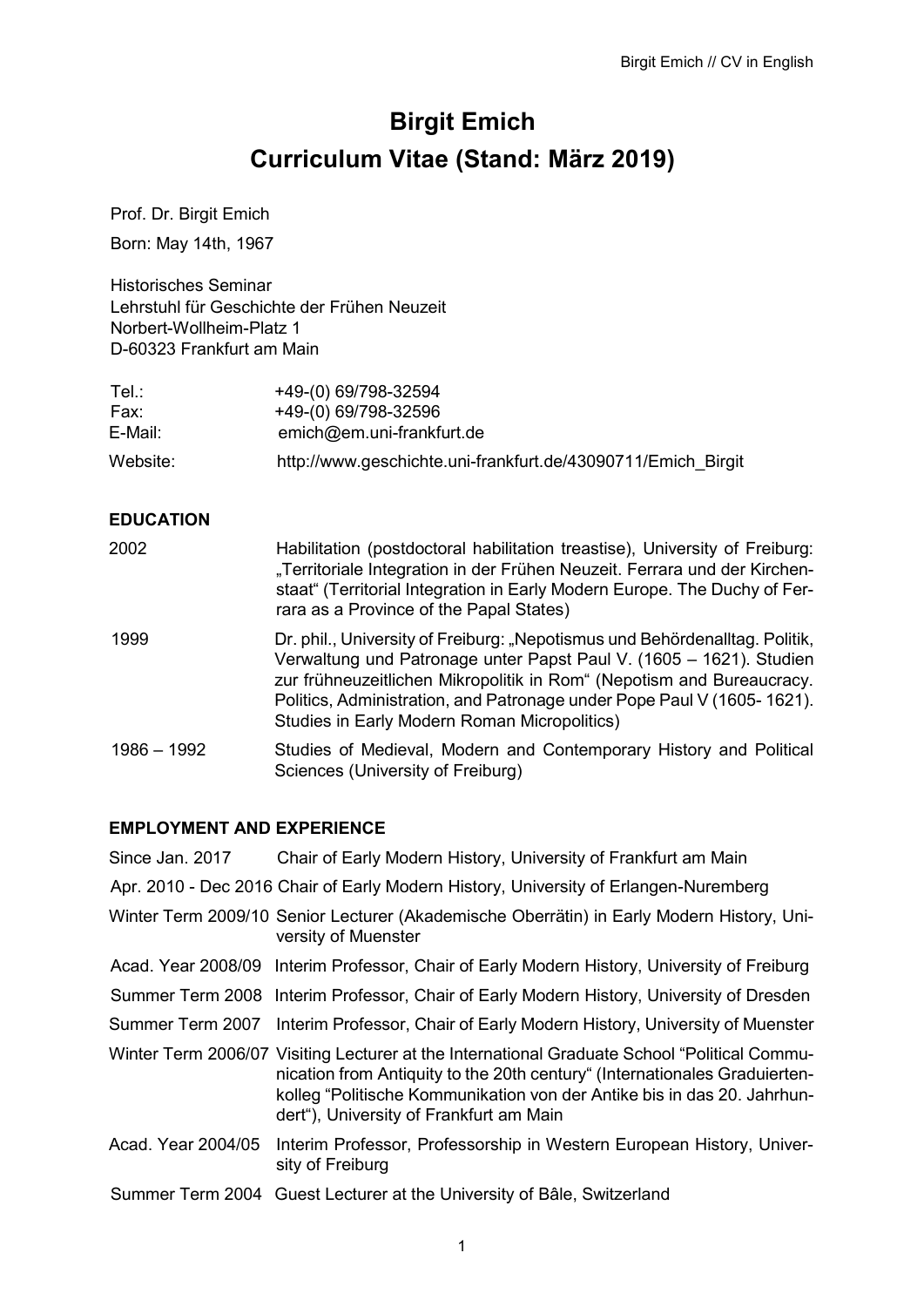Winter Term 2002/03 Interim Professor, Chair of Early Modern History, University of Freiburg

Oct. 1999-Sept. 2002 Assistant Lecturer (Assistentenstelle) at the Chair of Early Modern History, University of Freiburg (Prof. W. Reinhard)

(Winter Term: October-March, Summer Term: April-September)

# **FIELDS OF RESEARCH**

- Cultural History of Politics and Administration
- Informality and Formalization
- Reformation and Confessional Cultures
- Cultural History of the Early Modern Papacy
- Territoriality and Belonging

# **HONORS, AWARDS, AND SCHOLARSHIPS**

Winter Term 2015/16 Senior Fellowship at the Alfried Krupp Wissenschaftskolleg Greifswald

| 2012-2015, 2016-2019 | Elected Member of the Review Board 102 History, German Research<br>Foundation                                                                                                            |
|----------------------|------------------------------------------------------------------------------------------------------------------------------------------------------------------------------------------|
| 2010                 | Selected for AkademiaNet – Profiles of Leading Women Scientists, nom-<br>inated by DFG (AkademiaNet - Internetportal für exzellente<br>Wissenschaftlerinnen)                             |
| Oct. 2007-Mar. 2010  | Fellowship at the Max Weber Center for Advanced Cultural and Social<br>Erfurt (Max-Weber-Kolleg für kultur- und sozial-<br>Studies,<br>wissenschaftliche Studien, Erfurt)                |
| November 2005        | Award from the Wissenschaftliche Gesellschaft in Freiburg im Breisgau<br>for the habilitation treatise "Territoriale Integration in der<br>Frühen Neuzeit. Ferrara und der Kirchenstaat" |
| August 2005          | Heisenberg Fellowship for Outstanding Researchers, German Re-<br>search Foundation (Deutsche Forschungsgemeinschaft, DFG), re-<br>ceived until 2009 September                            |
| <b>July 2003</b>     | Award from the Heidelberger Akademie der Wissenschaften 2003 for<br>the habilitation treatise "Territoriale Integration in der Frühen Neuzeit.<br>Ferrara und der Kirchenstaat"          |

## **ADVISORY BOARDS**

- Leibniz-Institut für Europäische Geschichte Mainz (Co-Speaker of the Scientific Advisory Board 2017-2021)
- Institut für Personengeschichte in Bensheim an der Bergstraße (Chairwoman of the Scientific Advisory Board since 2017)
- Fondazione Collegio San Carlo di Modena (Comitato Scientifico 2018-2022)
- Historisches Kolleg München (Personal Member of the Board of Trustees 2018-2023)
- FRIAS Freiburg Institute for Advanced Studies (Member of the Scientific Advisory Board 2019-2021)
- Gerda Henkel Stiftung (Member of the Scientific Advisory Board 2019-2022)